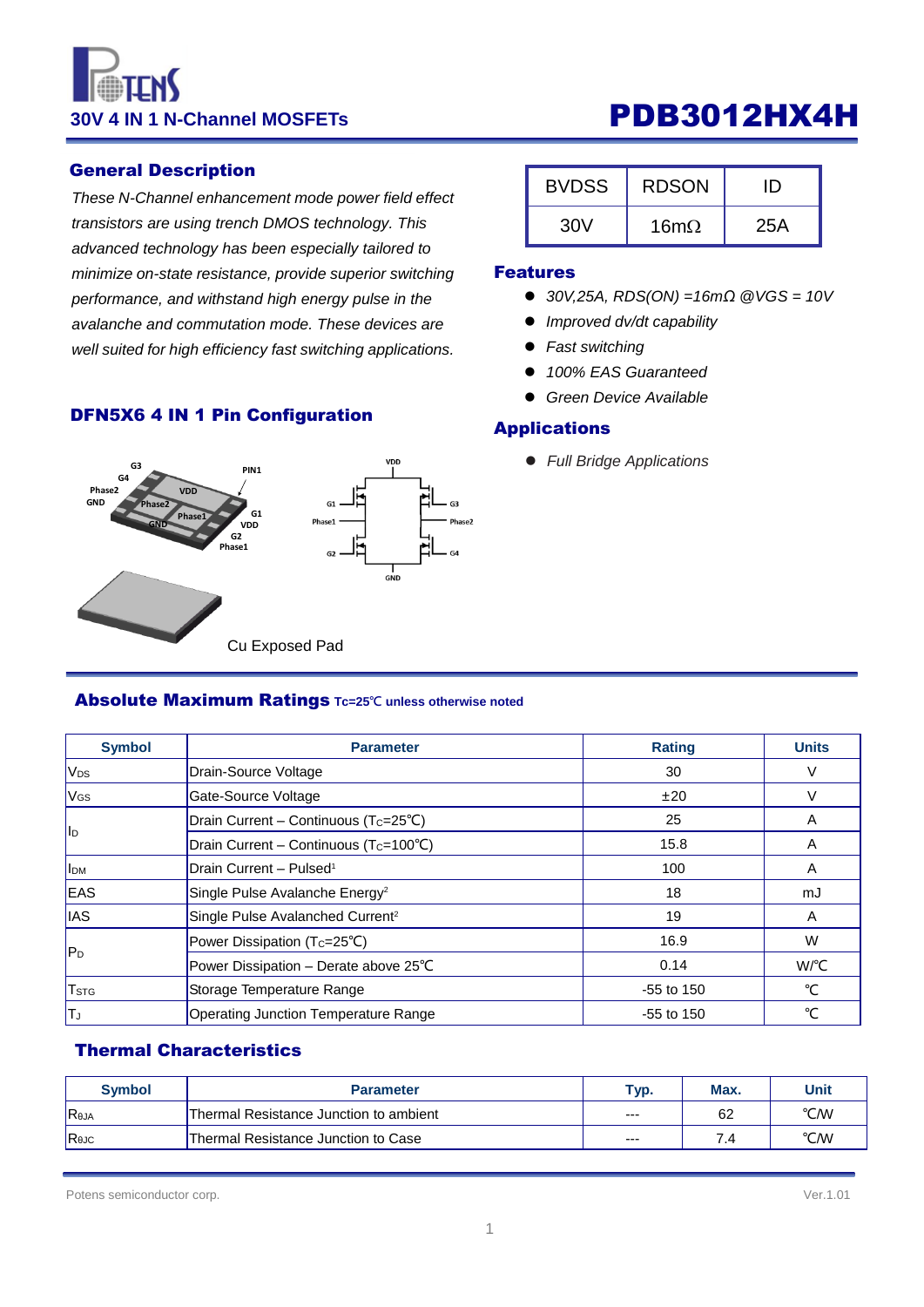

## Electrical Characteristics **(TJ=25 ℃, unless otherwise noted)**

#### Off Characteristics

| <b>Symbol</b>            | <b>Conditions</b><br><b>Parameter</b>                               |                                                 | Min.    | Typ.    | Max.    | Unit |
|--------------------------|---------------------------------------------------------------------|-------------------------------------------------|---------|---------|---------|------|
| <b>BV</b> <sub>DSS</sub> | Drain-Source Breakdown Voltage<br>$V$ <sub>GS</sub> =0V, $ID=250uA$ |                                                 | 30      | $- - -$ | $- - -$ | V    |
|                          | △BV <sub>DSS</sub> /△TJ  BV <sub>DSS</sub> Temperature Coefficient  | Reference to 25°C, I <sub>D</sub> =1mA          | $--$    | 0.04    | ---     | V/°C |
| <b>I</b> DSS             | Drain-Source Leakage Current                                        | $V_{DS}=30V$ , $V_{GS}=0V$ , $T_J=25^{\circ}C$  | $- - -$ | $- - -$ |         | uA   |
|                          |                                                                     | $V_{DS}=24V$ , $V_{GS}=0V$ , $T_J=125^{\circ}C$ | $- - -$ | $- - -$ | 10      | uA   |
| Igss                     | Gate-Source Leakage Current                                         | $V_{GS} = \pm 20V$ , $V_{DS} = 0V$              | ---     | $---$   | ±100    | nA   |

## On Characteristics

| R <sub>DS(ON)</sub>                | Static Drain-Source On-Resistance <sup>3</sup> | $V$ <sub>GS</sub> =10V, $ID=6A$                       | $--$  | 12.8 | 16    | $m\Omega$ |
|------------------------------------|------------------------------------------------|-------------------------------------------------------|-------|------|-------|-----------|
|                                    |                                                | $V$ Gs=4.5V . Ip=5A                                   | $---$ | 17.6 | 23    | $m\Omega$ |
| $V$ <sub>GS<math>(th)</math></sub> | Gate Threshold Voltage                         |                                                       | 1.2   | .6   | 2.5   |           |
| $\triangle\mathsf{V}$ GS(th)       | $V$ <sub>GS(th)</sub> Temperature Coefficient  | $V$ Gs= $V_{DS}$ , I <sub>D</sub> =250uA              |       | -4   | $---$ | mV/°C     |
| gfs                                | <b>Forward Transconductance</b>                | $\mathsf{IV}_{\mathsf{DS}}$ =10V , I $\mathsf{D}$ =6A | $---$ |      | ---   |           |

## Dynamic and switching Characteristics

| $Q_g$              | Total Gate Charge <sup>3, 4</sup>  |                                                                                                                             | $---$ | 5.2              | 10  |          |
|--------------------|------------------------------------|-----------------------------------------------------------------------------------------------------------------------------|-------|------------------|-----|----------|
| $Q_{gs}$           | Gate-Source Charge <sup>3, 4</sup> | $V_{DS}=15V$ , $V_{GS}=10V$ , $I_{D}=10A$                                                                                   |       | 0.6              | 1.2 | nC       |
| $Q_{gd}$           | Gate-Drain Charge <sup>3,4</sup>   |                                                                                                                             | $---$ | 2                | 4   |          |
| $T_{d(on)}$        | Turn-On Delay Time <sup>3, 4</sup> |                                                                                                                             |       | 2.8              | 5   |          |
| $T_{r}$            | Rise Time <sup>3, 4</sup>          | $V_{\text{DD}}$ =15V, V <sub>GS</sub> =10V, R <sub>G</sub> =6 $\Omega$<br>Turn-Off Delay Time <sup>3, 4</sup><br>$I_{D=1A}$ |       | 7.2              | 14  |          |
| $T_{d(off)}$       |                                    |                                                                                                                             |       | 15.8             | 30  | ns       |
| $T_f$              | [Fall Time <sup>3, 4</sup> ]       |                                                                                                                             | $---$ | 4.6              | 9   |          |
| $C$ <sub>iss</sub> | Input Capacitance                  |                                                                                                                             | $---$ | 370              | 740 |          |
| $C_{\rm oss}$      | Output Capacitance                 | $V_{DS}=25V$ , $V_{GS}=0V$ , $F=1MHz$                                                                                       |       | 70               | 140 | pF       |
| C <sub>rss</sub>   | Reverse Transfer Capacitance       |                                                                                                                             | $---$ | 50               | 100 |          |
| Rg                 | Gate resistance                    | V <sub>GS</sub> =0V, V <sub>DS</sub> =0V, F=1MHz                                                                            | ---   | $2.2\phantom{0}$ | 4.5 | $\Omega$ |

#### Drain-Source Diode Characteristics and Maximum Ratings

| <b>Symbol</b> | <b>Parameter</b>                                                   | <b>Conditions</b>                                 | Min.    | Typ.    | Max. | Unit |
|---------------|--------------------------------------------------------------------|---------------------------------------------------|---------|---------|------|------|
| Is            | Continuous Source Current                                          | V <sub>G</sub> =V <sub>D</sub> =0V, Force Current | $- - -$ | $- - -$ | 25   | A    |
| <b>I</b> sm   | Pulsed Source Current <sup>3</sup>                                 |                                                   | ---     | $- - -$ | 50   | Α    |
| $V_{SD}$      | Diode Forward Voltage <sup>3</sup><br>$V_{GS}=0V$ , Is=1A, TJ=25°C |                                                   | $- - -$ | $- - -$ |      |      |
| $t_{rr}$      | $V$ GS=0V,Is=10A, di/dt=100A/µs<br><b>Reverse Recovery Time</b>    |                                                   | $- - -$ | $- - -$ | ---  | nS   |
| $Q_{rr}$      | Reverse Recovery Charge                                            | T <sub>J</sub> =25°C                              |         | ---     | ---  | nC   |

Note :

1. Repetitive Rating : Pulsed width limited by maximum junction temperature.

 $2.$  V<sub>DD</sub>=25V, V<sub>GS</sub>=10V, L=1mH, I<sub>AS</sub>=19A., R<sub>G</sub>=25Ω, Starting T<sub>J</sub>=25°C.

3. The data tested by pulsed, pulse width  $\leq$  300us, duty cycle  $\leq$  2%.

4. Essentially independent of operating temperature.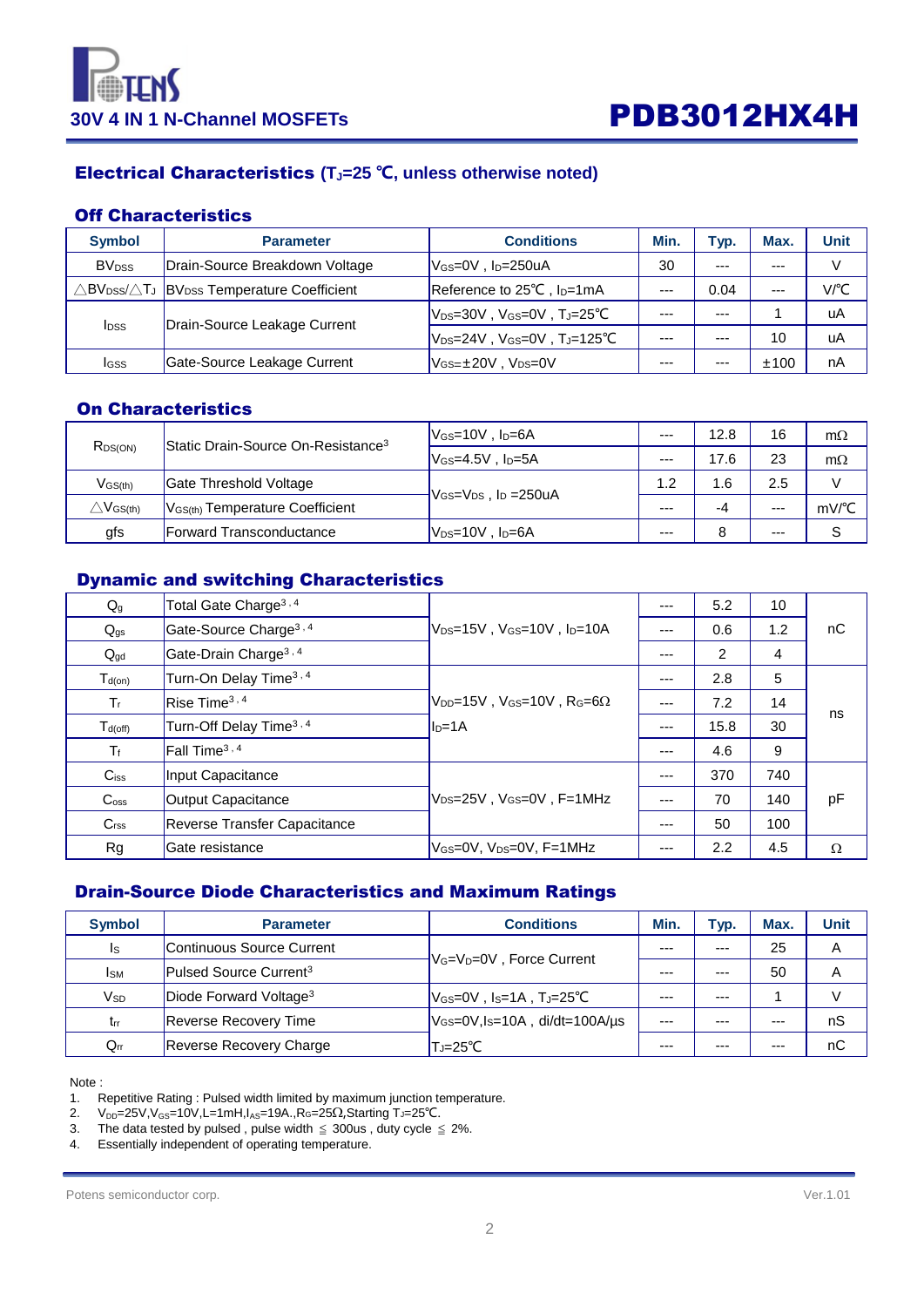









Potens semiconductor corp. Ver.1.01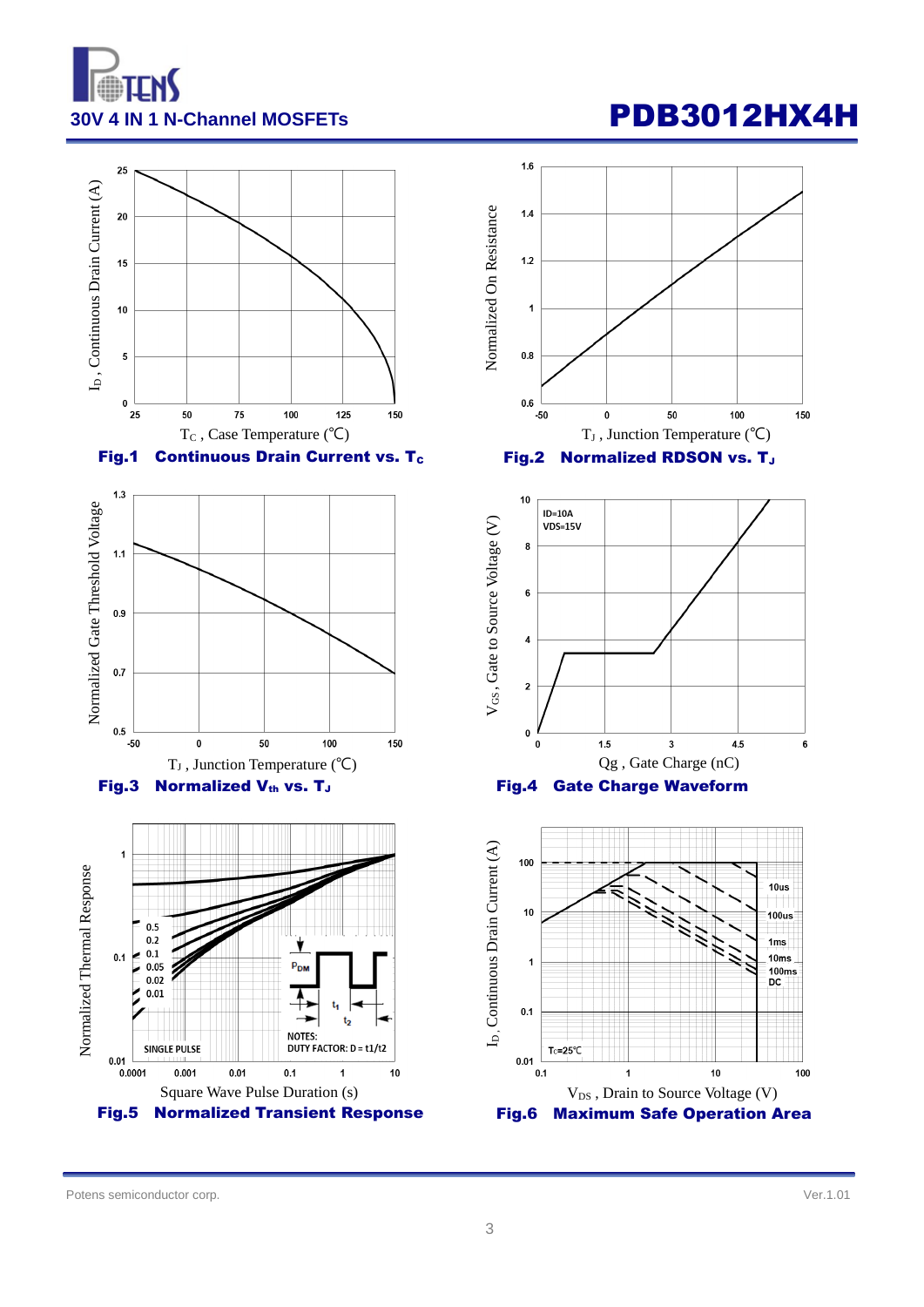





## Fig.7 Switching Time Waveform Fig.8 EAS Waveform



Potens semiconductor corp. Ver.1.01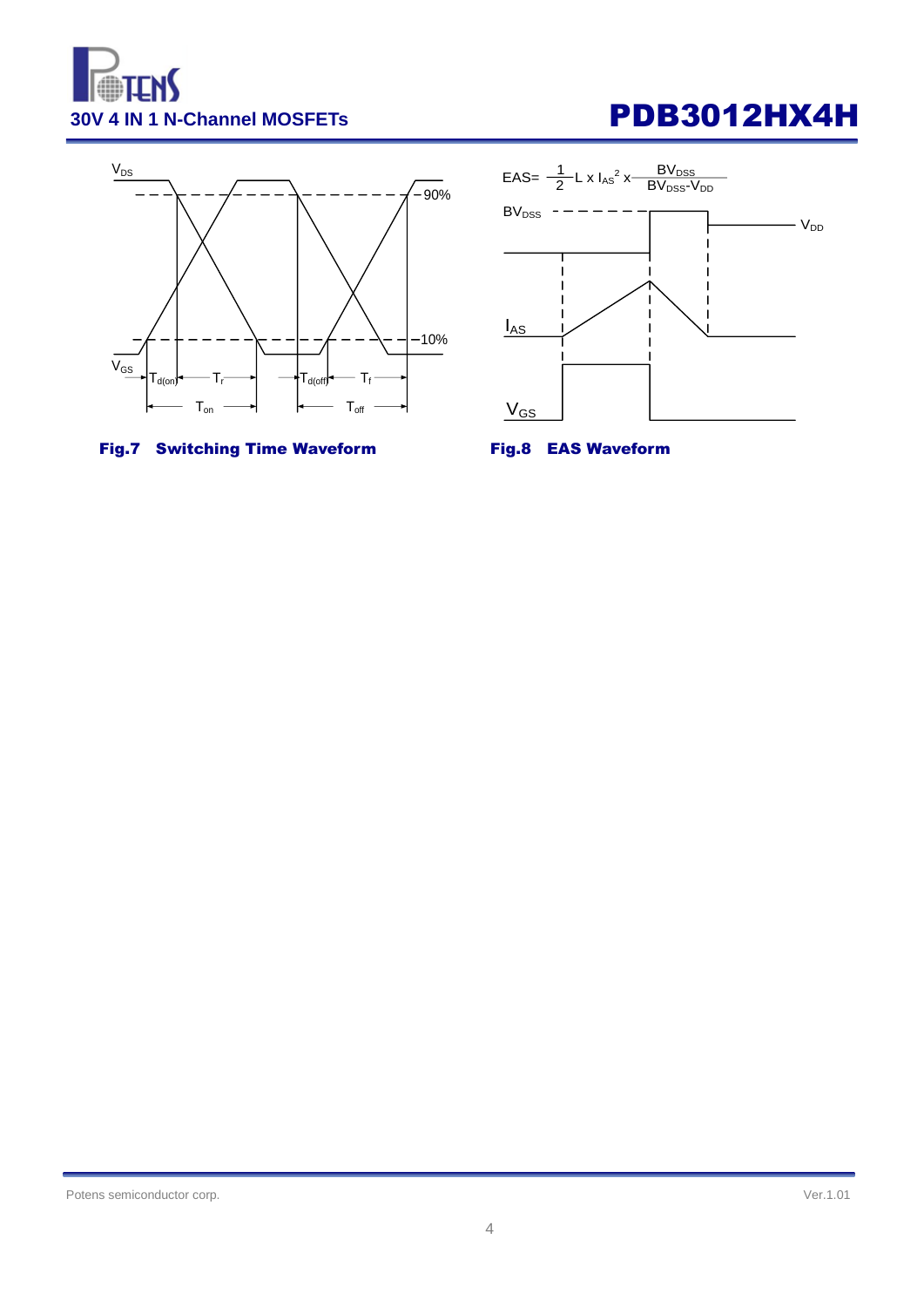

# DFN5X6 4 IN 1 PACKAGE INFORMATION



| Symbol         | <b>Dimensions In Millimeters</b> |               |            | Symbol         | <b>Dimensions In Millimeters</b> |               |            |  |
|----------------|----------------------------------|---------------|------------|----------------|----------------------------------|---------------|------------|--|
|                | <b>MIN</b>                       | <b>Normal</b> | <b>MAX</b> |                | <b>MIN</b>                       | <b>Normal</b> | <b>MAX</b> |  |
| Α              | 0.530                            | ---           | 0.600      | D <sub>3</sub> | 0.500<br>0.300<br>0.400          |               |            |  |
| A1             | ---                              | ---           | 0.005      | E <sub>3</sub> | 3.500<br>3.600<br>3.700          |               |            |  |
| A2             | 0.030                            | ---           | 0.100      | $\mathbf b$    | 0.400<br>0.450<br>0.350          |               |            |  |
| A3             | 0.050                            | ---           | 0.100      | L              | 0.650<br>0.550<br>0.600          |               |            |  |
| D              | 4.900                            | 5.000         | 5.100      | L1             | 0.010<br>0.090<br>0.050          |               |            |  |
| E              | 5.900                            | 6.000         | 6.100      | k              |                                  | 0.550 REF     |            |  |
| D <sub>1</sub> | 1.525                            | 1.625         | 1.725      | k1             | 0.550 REF                        |               |            |  |
| E1             | 3.500                            | 3.600         | 3.700      | k2             | 0.550 REF                        |               |            |  |
| D <sub>2</sub> | 1.375                            | 1.475         | 1.575      | k <sub>3</sub> | 0.550 REF                        |               |            |  |
| E <sub>2</sub> | 1.425                            | 1.525         | 1.625      | e              | <b>1.27 BSC</b>                  |               |            |  |

#### Potens semiconductor corp. Ver.1.01